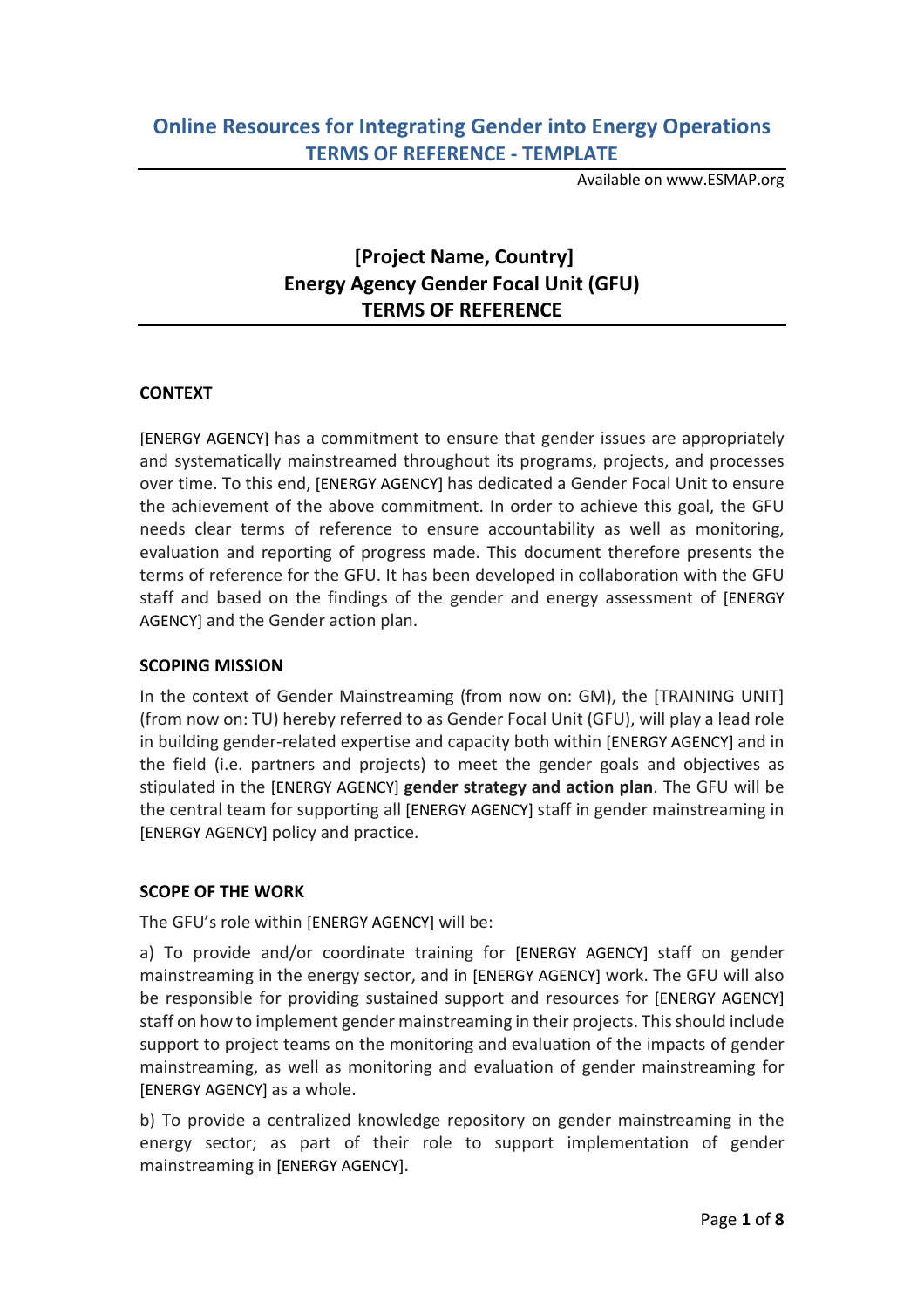c) Serve as a public face of gender mainstreaming in [ENERGY AGENCY], to help staff liaise with donors, present [ENERGY AGENCY] work on gender mainstreaming, etc.

d) Ultimately, the GFU will be responsible for overseeing the overall implementation, monitoring and evaluation of the [ENERGY AGENCY] gender strategy and action within [ENERGY AGENCY] and in the programs and activities supported by of strategic partners.[1](#page-1-0)

e) Like other operational units are [ENERGY AGENCY], the GFU will primarily report directly to the director general of [ENERGY AGENCY]. Additionally, through the guidance of the [HIGH LEVEL POSITION], the GFU should also be able to report to other key stakeholders such as the [ENERGY AGENCY] Board as well as other partners such as donors.

## **SPECIFIC DUTIES AND RESPONSIBILITIES**

#### **Technical Support and Capacity Building on GM**

- Facilitate the capacity enhancement of all [ENERGY AGENCY] staff and partners/developers to acquire skills in gender for achieving gender equality in project deliverables, which will also lead to increased successful outcomes for  $[ENERGY AGENCY]<sup>2</sup>$ . This should be done through identification of training needs of different units and staff at all levels as well as identification of the needs of developers and partners, and then development and delivery of appropriate training program based on identified needs, roles and responsibilities.
- **If Identify other constraints in other units in the context of GM and, coordinate** with respective managers to develop solutions for addressing them. This may include provision of technical assistance (e.g. development of a unit specific work plan), identification of relevant tools as well as other materials necessary for enhancing positive GM work in those units.
- Ensure gender is mainstreamed in all programs, projects and initiatives implemented by [ENERGY AGENCY] with support from different partners.
- Participate in the review and development of national energy policies and strategies to ensure adequate consideration and integration of gender concerns.
- **P** Organize and conduct training for staff on the use of gender-sensitive tools and frameworks including indicators, checklists and other reference materials.

<sup>1 [</sup>ENERGY AGENCY] strategic partners include donors, project developers and community groups.  $\overline{\phantom{a}}$ 

<span id="page-1-1"></span><span id="page-1-0"></span><sup>&</sup>lt;sup>2</sup> There is a growing body of evidence to suggest that when gender issues are incorporated systematically at the project design stage there can be better outcomes than when gender is not incorporated. For example, in a review of energy projects in Zambia it was found that those projects that had incorporated gender at the design stage had a greater end-user acceptability, initiated more income-generating activities, and increased input and output in entrepreneurial activities than those projects that had no gender perspective. (Alstone, P., Niethammer, C., Mendonça, B. and Eftimie, A. (2011), Expanding Women's Role in Africa's Modern Off-Grid Lighting Market. Lighting Africa, IFC/World Bank, Washington DC.)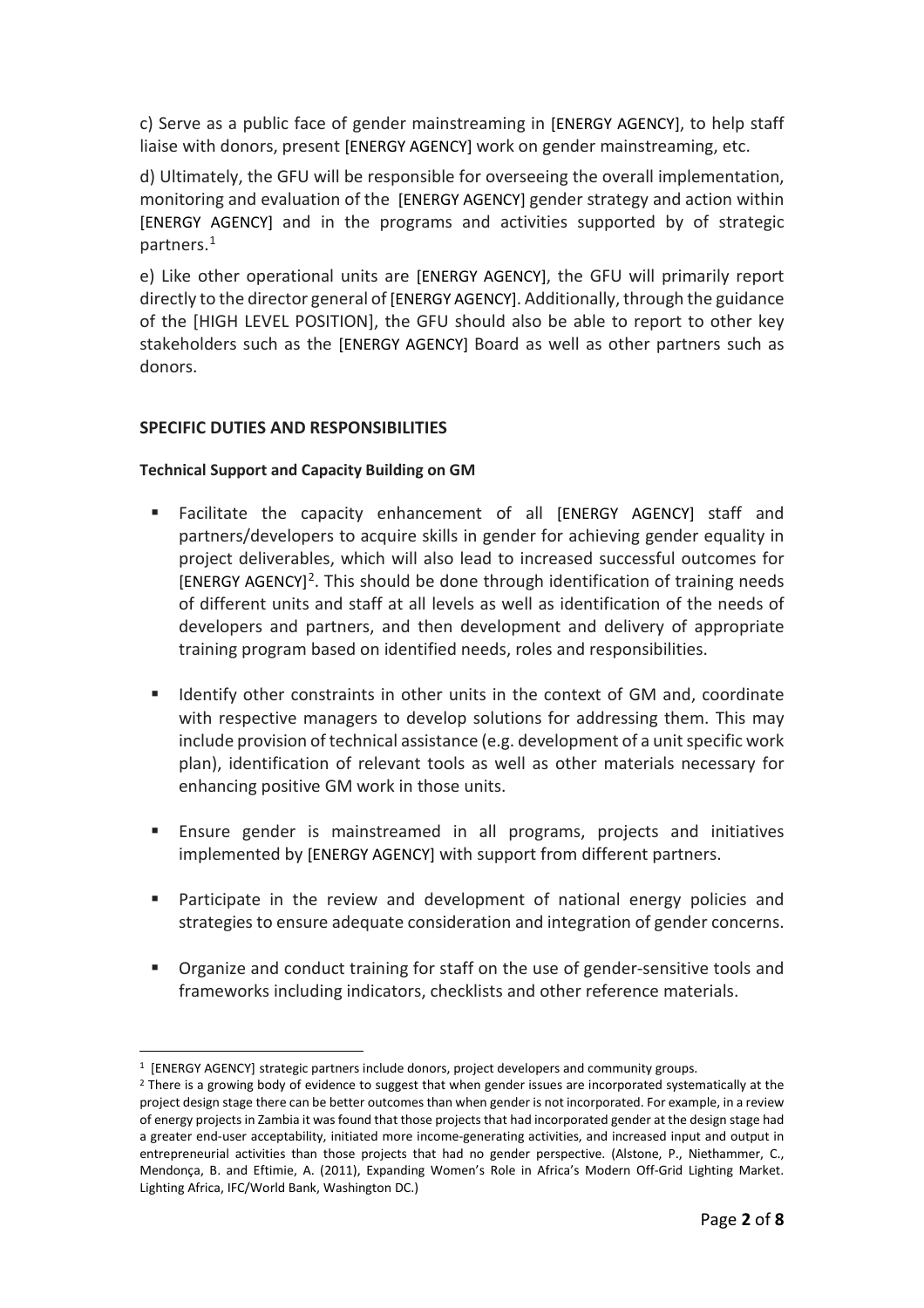- **If Identify and advise [ENERGY AGENCY] management and the board on strategic** and gender friendly investments as well as successful gender interventions that deserve scale-up and or replication.
- Provide on-call assistance for project developers in need of support for gender mainstreaming, either through gender 'clinics' when staff can get support, through an email helpdesk, or other mechanism to provide staff with support as needed.

## **Project identification and implementation**

- Participate in proposal development by contributing gender expertise to program design, including advising, conducting, or leading:
- o Carry out desk-top and field-based sex-disaggregated data collection and analysis (e.g. feasibility assessments and reconnaissance surveys).
- o Technical input to needs assessments and determining appropriate gendersensitive methodologies and impact indicators for program implementation.
- Ensure gender is appropriately mainstreamed in all existing and new tools and frameworks used in identification and development of projects. Important frameworks and tools include advertisements (e.g. call for proposals) checklists, guidelines, processes/procedures, project appraisal and selection criteria (including partners), strategic plan, M+E frameworks including the Result Based Monitoring framework.
- Ensure that project intervention packages, activities and processes, as per the project components, are gender sensitive and meets the needs of both women and men.
- Coordinate all gender related project activities at the organizational and field levels e.g. by initiating and overseeing gender needs assessments, review and analysis of findings from a gender perspectives.
- Participate in the review, evaluation and appraisal of projects to ensure screening is gender sensitive.
- Participate in reviewing developers' and partners' capacity building and technical assistance packages to ensure they understand [ENERGY AGENCY] gender policy and they know how to incorporate gender equality issues and women empowerment adequately into their work.
- Initiate gender audits of selected projects to obtain field based evidence of gender impacts of selected projects. Such audits should provide concrete evidence, particularly with numbers on the actual impacts of such projects on women and men.
- Encourage project developers in development of their own gender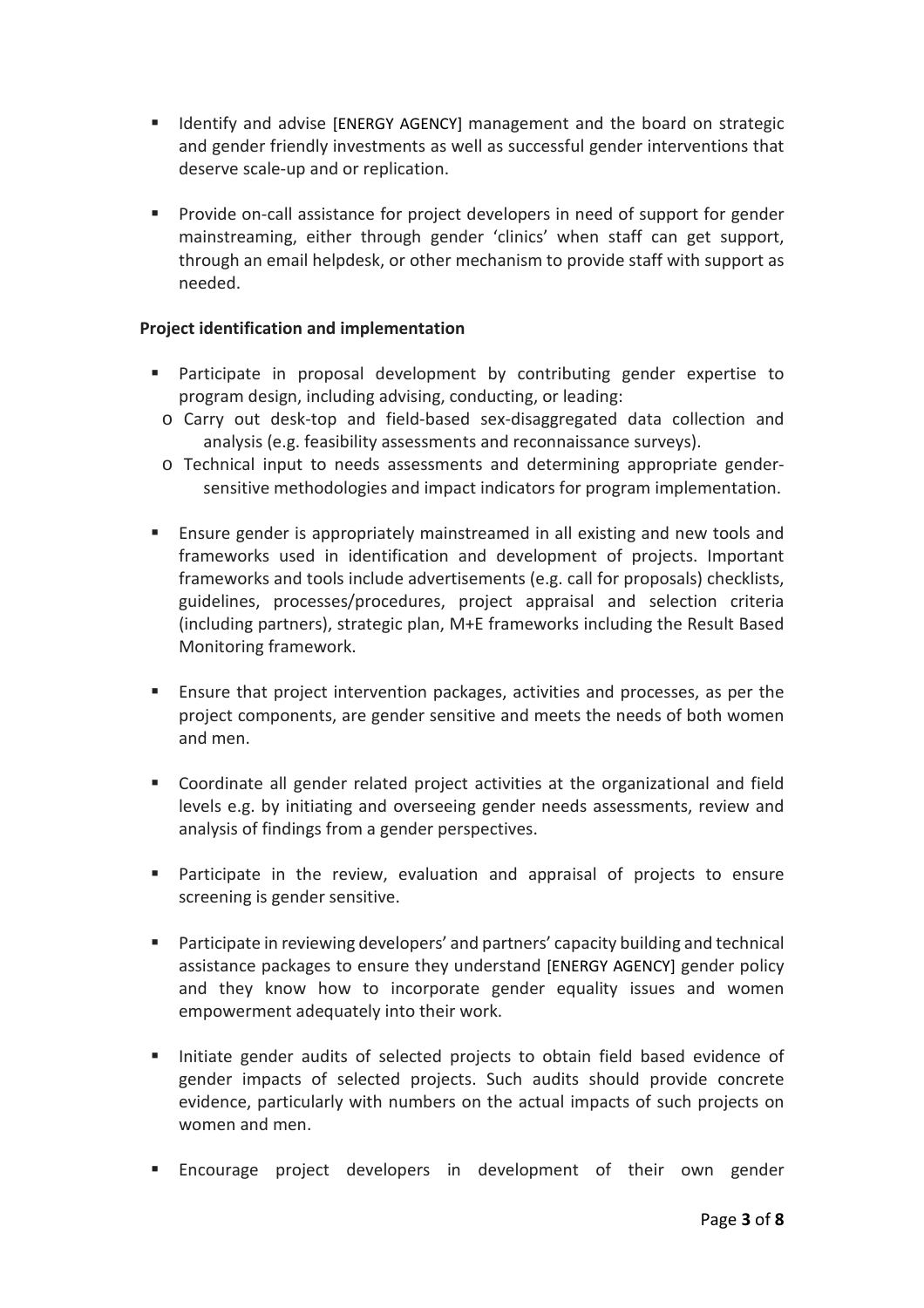mainstreaming programs including development of relevant gender benchmarks or yardsticks.

## **Gender knowledge management and information sharing**

- Review completed and on-going projects to identify and document genderfriendly practices on gender, document their impacts and share findings internally and externally to inform policy decisions and trigger actions.
- Create and maintain an internal database of knowledge and best practices resources in support of effective and consistent GM in [ENERGY AGENCY] works and in the work of partners. This data base should include links to key resources, and project summaries as available. Where applicable and available, information in the database should be quantitative and disaggregated by sex, including numbers and type of projects implemented, target beneficiaries and example of gender impacts (positive and negative) and other relevant information or comments. Such a database could be maintained through GoogleDocs or other online file sharing systems for real-time access and updating.
- Seek and identify knowledge and experience from other actors at the national, regional or international level and enrich the [ENERGY AGENCY] database. This information can also be used as reference from which to improve [ENERGY AGENCY] practices on GM.

#### **Gender Budgeting and fundraising**

- Advocate for dedicated resources for both the TU and the overall [ENERGY AGENCY] budget for supporting gender related activities as stipulated in the gender action plan.
- **If Identify new funding opportunities for gender integration, gender equality, and** female empowerment through energy projects and initiate follow up processes.

# **Monitoring, Evaluation and Reporting**

- Work closely with the M&E unit (e.g. by providing input into the design and oversight of the M&E framework) so as to ensure reports are gender-sensitive (e.g. contain gender information disaggregated by sex, number and other parameter relevant for each social group in a project area). A gender sensitive M&E framework should include gender sensitive indicators in order to qualify and quantify the impacts of the interventions and to assess user satisfaction.
- **Ensure the M&E staff have relevant knowledge and tools for monitoring and** evaluation the gender impacts using the gender sensitive M&E framework.
- **Participate in evaluating the project's gender equality performance and take lean** on gender equality action planning.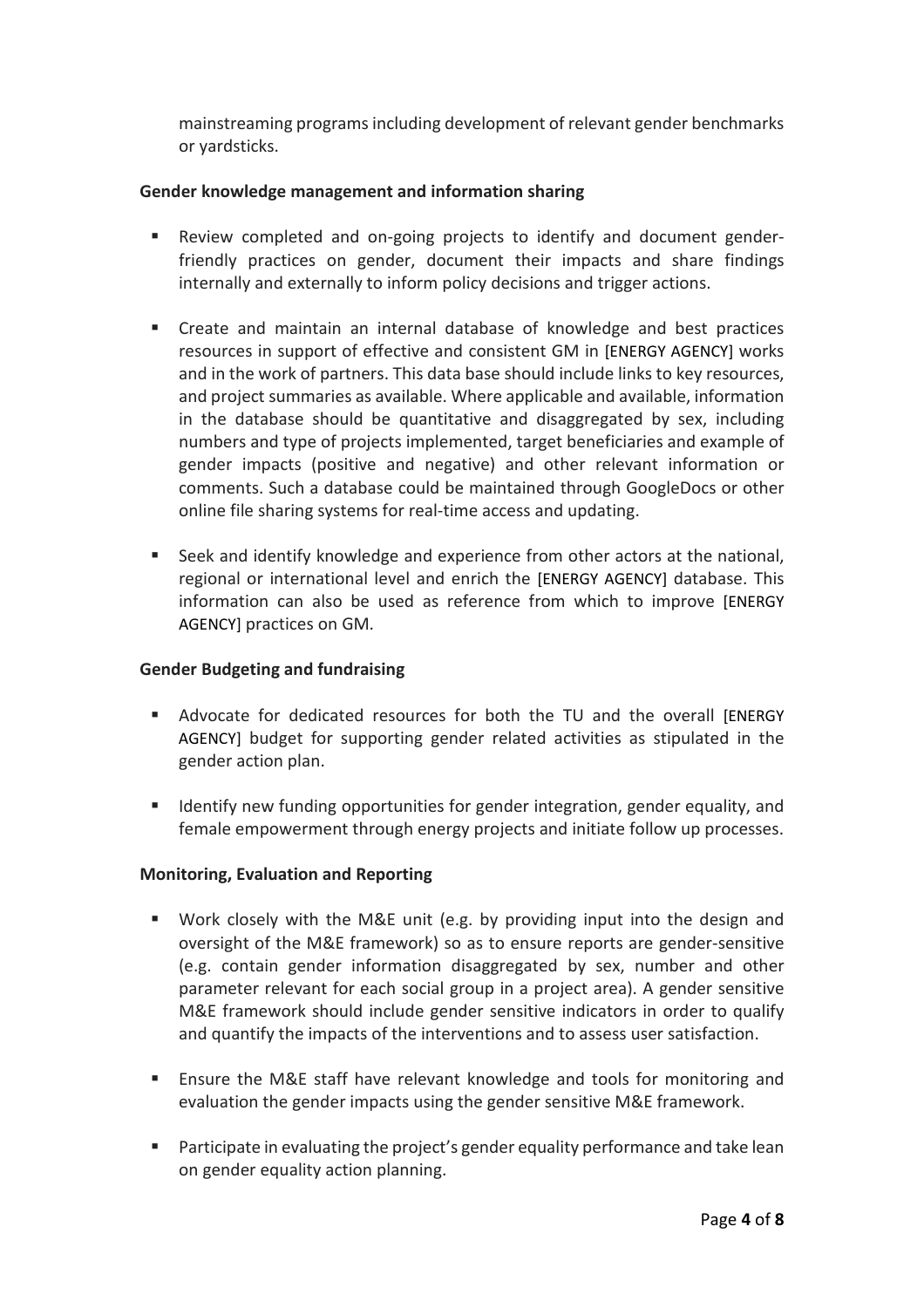- Ensure quarterly and annual reports contain information on gender impacts of supported projects. This can be done in two ways: (1) by integrating genderdisaggregated information throughout the report, (2) by dedicating a special section/chapter on gender somewhere in the report.
- When necessary prepare gender progress and analytical reports and statistics, gender-disaggregated data, project briefs and ensure that management and the board as well as staff and other stakeholders (e.g. partners and developers) are updated regularly.

## **Organizational Learning and Communication**

- Facilitate organizational learning and communication through knowledge management of gender integration, gender equality, and female empowerment from existing field programs best practices and lessons learned, and effective dissemination of knowledge among [ENERGY AGENCY] staff to improve program implementation, build capacity and institutionalize best practices.
- **Diversee drafting of web content for the gender section on the [ENERGY AGENCY]** website and coordinate with the responsible sections (e.g. data base and ICT) to ensure the section is updated regularly.

## **Partnership and New Business Development**

 Assist in positioning [ENERGY AGENCY] with external stakeholders (other government agencies, NGOs, contractors, donors, research organizations) as a preferred partner in area of gender integration, gender equality, and female empowerment through systematic analysis and communication [ENERGY AGENCY] gender friendly practices.

# **Representation**

**Present [ENERGY AGENCY] experience (i.e. efforts and lessons learned plus the** benefits of gender mainstreaming) in relevant events, conferences and forums at the national, regional, and international levels.

#### **IMPLEMENTATION ARRANGEMENT**

In order to be effective and operational, these ToR should be formalized through endorsement by [ENERGY AGENCY] management, and supported by related and necessary budget allocations. Once endorsed, these ToR should be integrated in the existing ToR for the TU and communication should be made to all [ENERGY AGENCY] staff informing of the expanded mandates of the TU. Consequently, subsequent reference to TU should make reference to the gender mandate and roles for example during advertisement and recruitment of staff for [ENERGY AGENCY] but particularly for staff of the TU whereby at least one of the key requirements should be having undertaken training course on gender.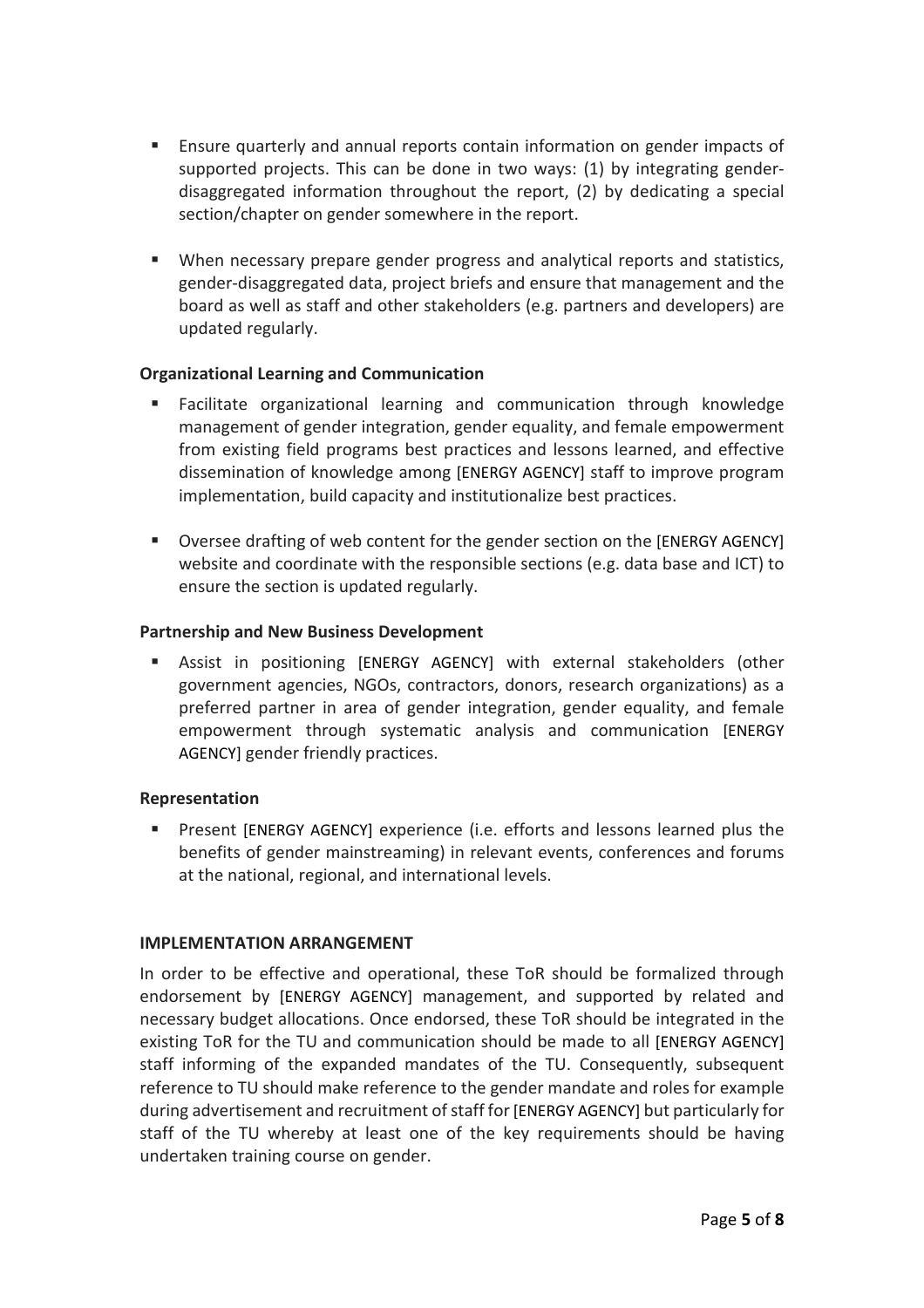#### **NEEDS OF THE GENDER FOCAL UNIT**

In order to be able to carry out the duties and responsibilities described in the ToR, the GFU has identified three types of needs that require assistance in order to position the unit in the best position to deliver adequately and efficiently on the ToR.

These needs are: (i) Capacity building (ii) Short term support gender expert and (iii) gender-earmarked funding.

**i. Capacity building:** While the GFU staff currently has a fair knowledge and experience on of gender and GM issues in energy sector, they feel that they would require additional (formal and specialized) training to refresh and enhance their knowledge. Specialized training is needed on key topics such as gender sensitive analysis of programs, projects, policies and strategy; gender sensitive monitoring and the use of gender-sensitive indicators as well as gender budgeting. In addition to formal training, GFU staff would require exposure training to other institutions with good progress and track record on GM. This can be done in the form of exchange visits to other organizations in similar business that have made significant progress on GM.

**ii. Short term support gender expert**: The GFU team feels that it would useful to have a short-term consultant (6 month to 1 year) to assist them in [insert here checklist for focal point taking key issues such as XX XXX XX].

**iii. Gender focused funding:** Availability of additional and flexible funds or funds earmarked for GM would help a great deal by allowing the GFU and [ENERGY AGENCY] to support more large scale gender sensitive projects.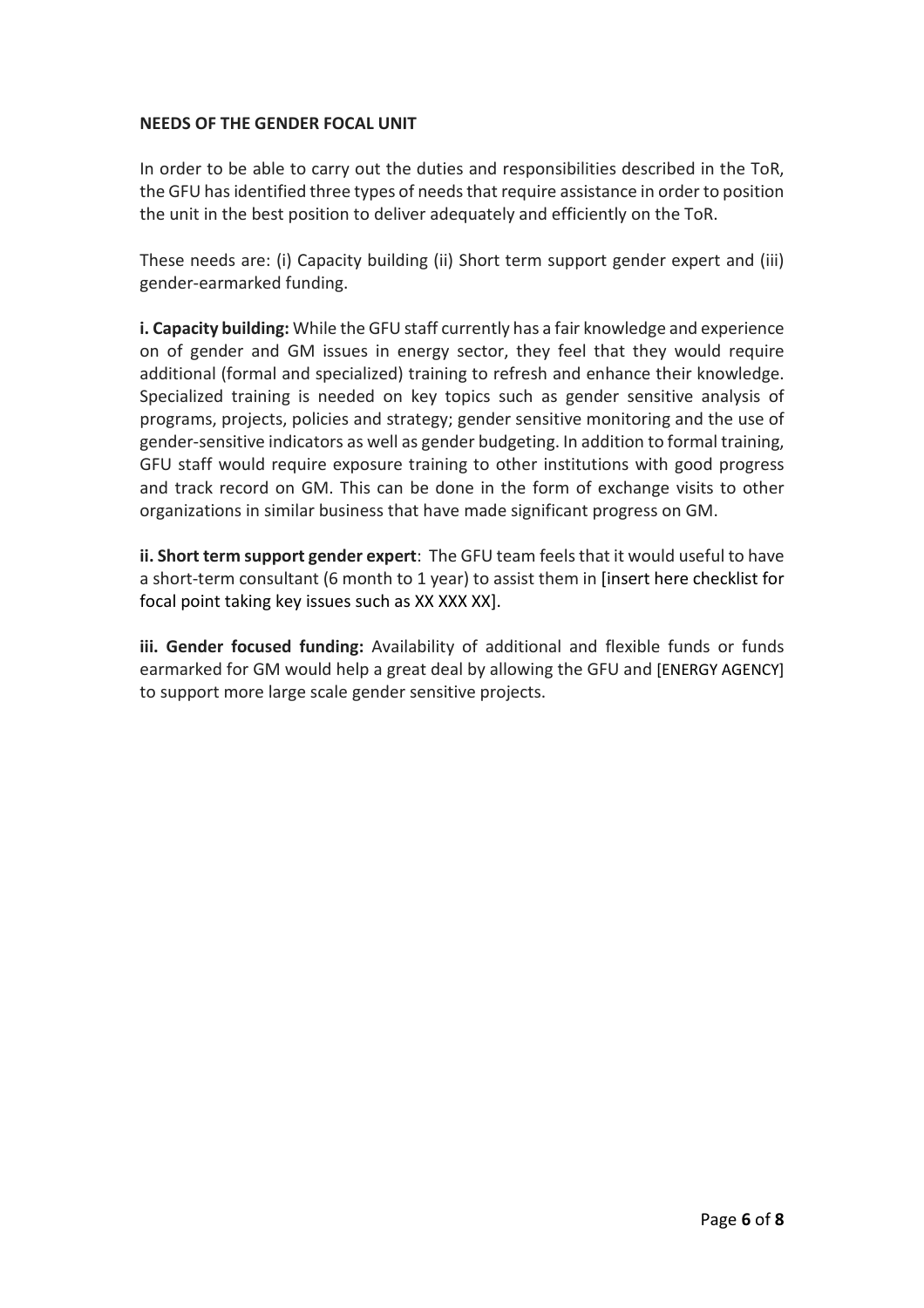# **WORKING WITH OTHER UNITS AND TEAMS AT** [ENERGY AGENCY]

Based on the organizational arrangement and structure of [ENERGY AGENCY] whereby there are [NUMBER] units/sections each mandated with specific roles and responsibilities such that no other unit is superior or responsible to the other unit, there two options which can be applied jointly to facilitate smooth and effective collaboration between GFU and the rest of the units. These options are (a) Establishment of the Gender Working Group or Task Force, and (b) Development of gender work plan for each for each unit.

## **(a) Development of the Gender Working Group or Task force.**

This group can be formed by drawing at least two gender champions (i.e. staff who are gender aware or interested to be so and preferably one woman and one man) from each unit. These champions should be volunteers rather than have the task allocated. The task force would then be given appropriate gender training (including orientation [ENERGY AGENCY] gender strategy and action plan) to refresh them and ensure they are all on the same page. In addition and in order to ensure accountability, this group would be given a ToR on which to report. Therefore based on ToR the group would develop its work plan and strategy on how it would function and ensure deliverables. The choice of two staff from each unit is designed to minimize the risk of missing a representative from each one if only one staff was chosen. This is particularly important given regular travels of [ENERGY AGENCY] staff. In their respective units, the two representatives would serve as gender focal points and would be responsible for all gender issues in their respective units including reporting on challenges, progress and needs of the units with regards to GM. This group/task force would be chaired by the manager of the TU who is the gender focal point for [ENERGY AGENCY]. However, other arrangements can be considered as deemed necessary by [ENERGY AGENCY] management.

# **(b) Work with all units through an internal workshop to develop a gender work plan for each unit.**

In practical terms, this can be done by inviting each unit to (i) review their roles/responsibilities (ii) determine areas where gender can/needs to be integrated and (iii) develop a work plan for integrating gender. This work plan would serve as GM strategy for each unit and would identify the needs for each unit to be able to deliver on its work plan. The managers of each unit would be primarily responsible for this assignment and subsequent implementation of the work plan/strategy. Ultimately, managers can make intra-unit arrangements to ensure how would be done.

Therefore once all units have identified their areas of work and strategy for doing it, the GFU would collect and compile it as inputs of each unit to the overall [ENERGY AGENCY] Gender strategy. Then from there, the GFU would be making relevant follow up with managers of each unit to determine progress.

The advantage of working with both arrangements described above is twofold: firstly, through the [TRUST FUND], the GFU has a direct contact person in each unit with